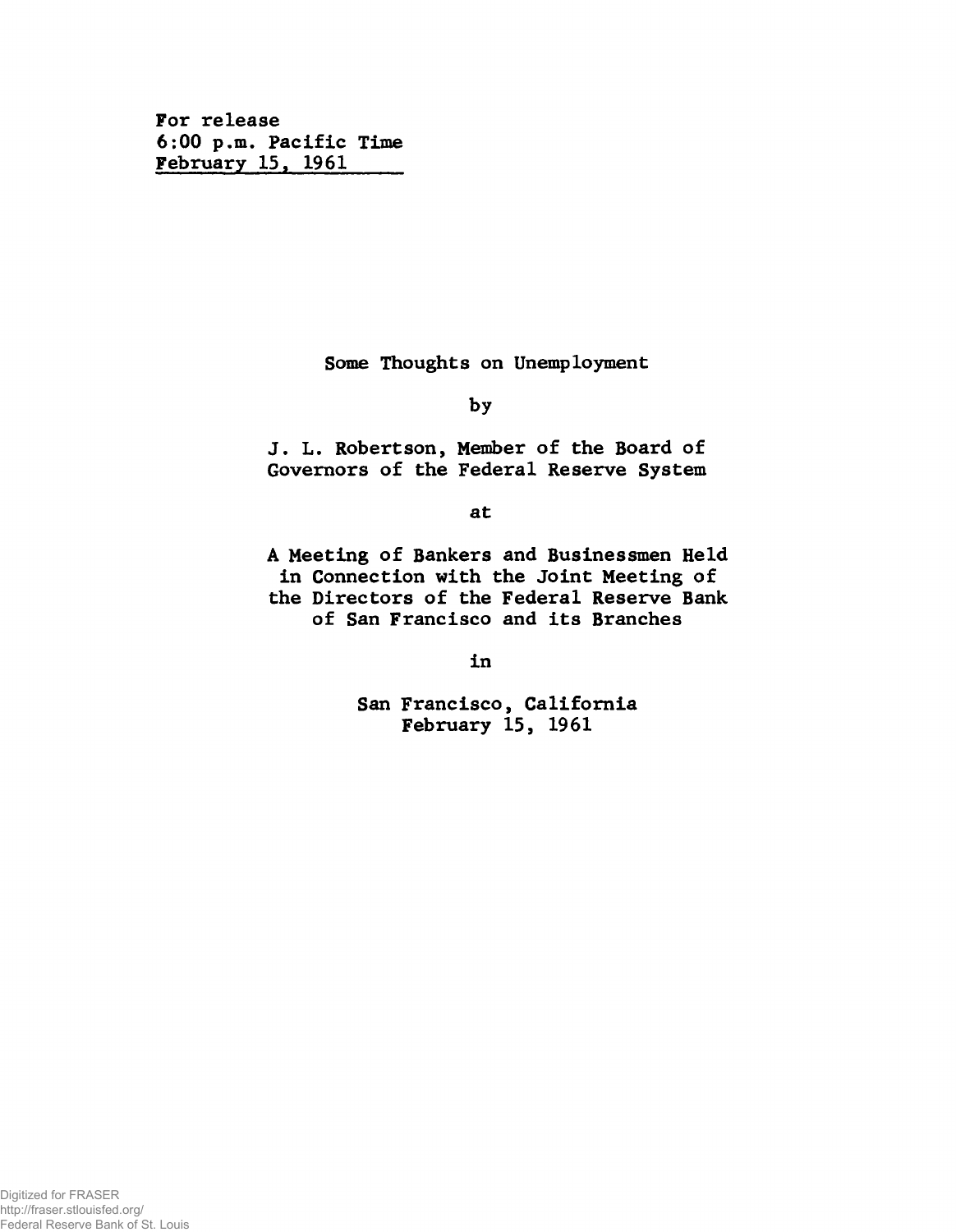**A funny thing happened in Washington last week. A gorilla walked into one of the posh bars in town, slapped down a ten dollar bill and asked for a martini. The bartender was not quite sure what he should do, and so he asked the head bartender, who said, "Go ahead and serve him, but charge him nine dollars. He won't know the difference." As the bartender served the gorilla his martini, he gave him a dollar change and remarked, "We don't see many gorillas around here." The gorilla looked doubtfully at the dollar bill and said, "At these prices, it's no wonder."**

**We are seeing many new faces these days, not only as a result of normal retirements, but also as the result of the appearance of a new frontier in Washington. This has produced a strange phenomenon which might be called "instant agingf'. Prior to January 20th I, for example, considered myself - an upstart from Broken Bow, the gateway to the sandhills of Nebraska - one of the younger officials about Washington. Over night I was transformed into a graybeard. But this has its compensations, for it makes it easier for me to don the robes of an elder statesman - that is one who is free to toss out, with impunity, ideas for solving difficult problems for which others have the responsibility for action.**

**Though faces change, the problems have a way of remaining. And today we are confronted with some "beauts". If the challenge of difficult problems is one of the things that keeps life interesting and sharpens our wits, we should not lack for stimulation in the months and years ahead.**

**One could not be as familiar with the Federal Reserve System as all of you are, or as close to it as I have been, without agreeing that Congress displayed great wisdom, in 1913, in erecting a broadly based monetary system - one which is equipped through Federal Reserve Banks and Branches in major cities throughout the land, each with directors even more widely dispersed, to provide a "grass roots feel" and help us to detect economic trends wherever they may start. I hope you also agree that the System in its formulation and execution of monetary policy over the last decade (which is the only period of its history concerning which I can speak from experience) has measured up to the highest expectations of its creators.**

The Federal Reserve wild not have achieved this record of performance without the good fortune of having attracted

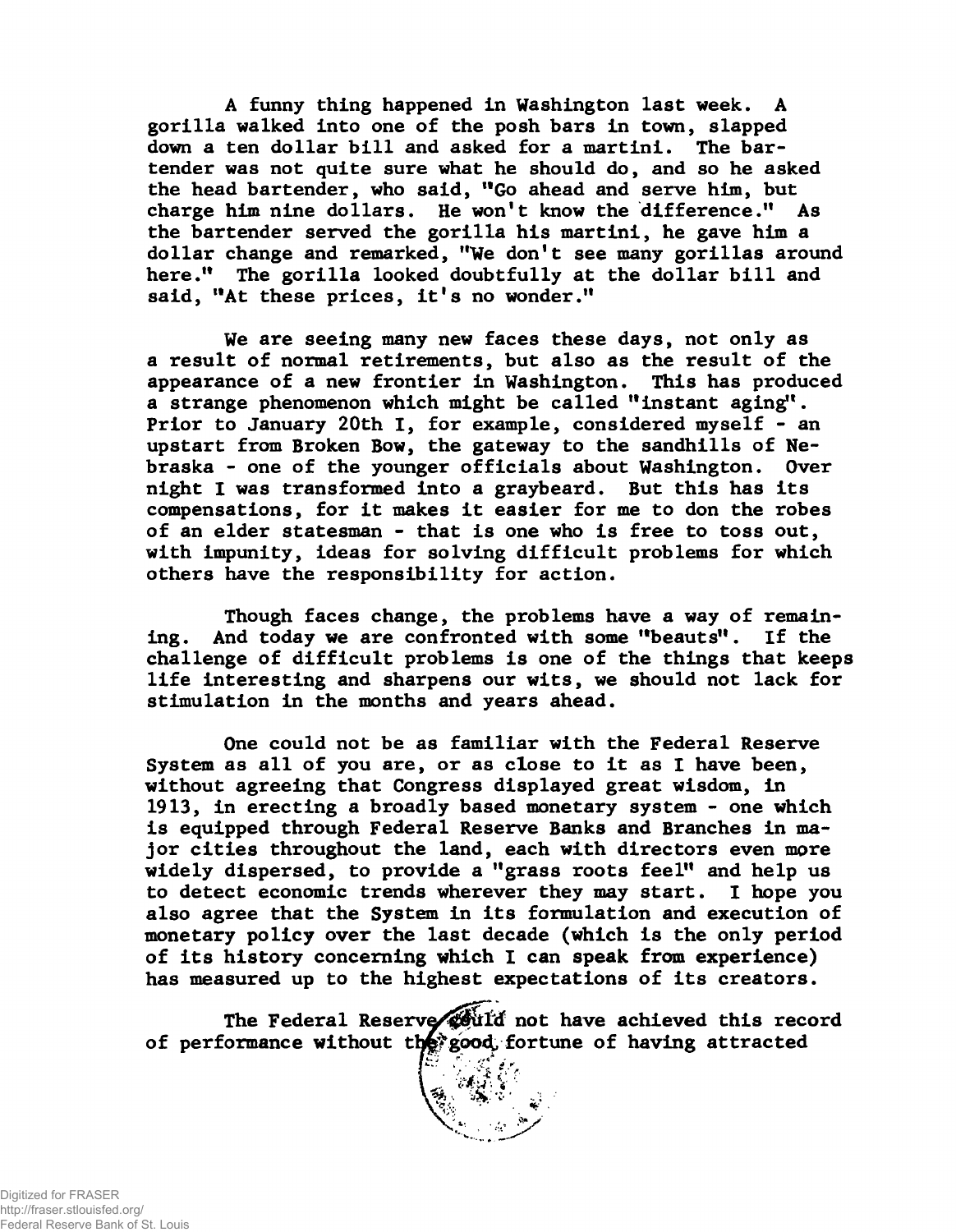**men of the highest calibre - men of integrity, courage, and intelligence. The System as an institution, of course, is much greater than any man or woman in it, but if you asked me to choose an individual to personify the quality that has made the System what it is, I would unhesitatingly name the man who is about to retire after running the gamut of jobs here in the Federal Reserve Bank of San Francisco, from bottom to the very top. Hermann Mangels typifies the Federal Reserve ideal of public service.**

**Notwithstanding the solid contribution which the Federal Reserve System has been able to make toward the development of an economy that has enabled our country to become the leader of the free world, the System's powers are more limited than some people would have others think. No matter how much it may wish to do so, it cannot allocate credit to particular areas or industries that may especially need it housing, for instance. It cannot control many of the most important factors that affect the economy, like public psychology; the spending habits and savings habits of people; changes in styles and consumer tastes; the budget; fiscal policy; and the interrelation of production, profits, and wages.**

**The most it can do, through providing reserves to the banking system or taking them away, is to promote a financial environment that is conducive to national economic stability and growth. Too little credit can inhibit growth and even normal economic functioning; it can prevent full utilization of our resources. But too much credit has the unhealthy - and, in the end, devastating - effect of stimulating an unsustainable boom. Some place in between, there is - we devoutly believe - an amount that is just about "right". Ascertaining this right amount is a difficult and agonizing responsibility. It is made even more so by the fact that whether we are increasing the money supply or contracting it, somebody feels the push or the pinch. And the tendency, in some quarters, is to throw all the blame for every economic maladjustment on monetary policy, even though it may have had very little to do with it.**

**Take unemployment, for example. No one could be more concerned about unemployment than we in the Federal Reserve**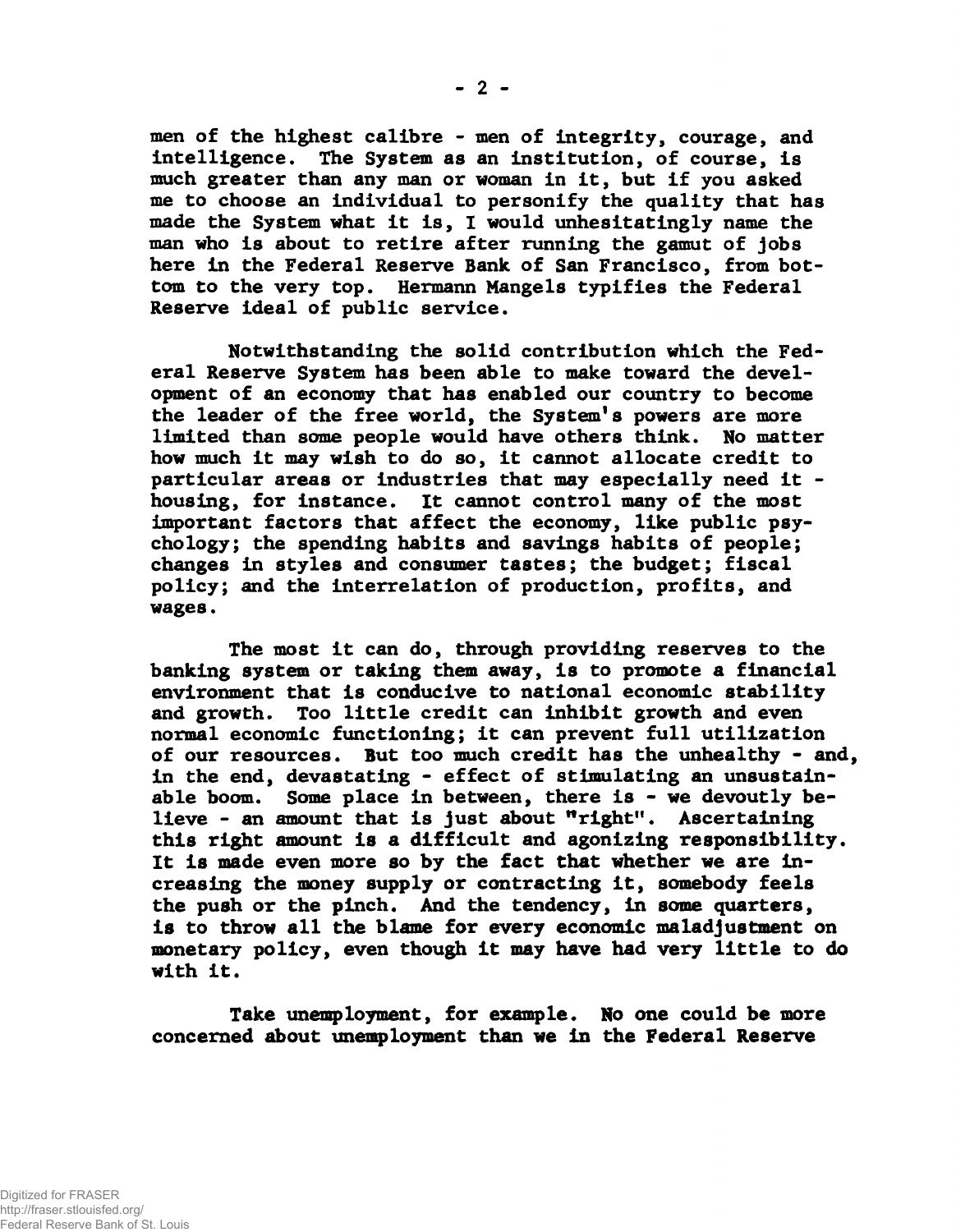**System. In formulating monetary policy we always bear in mind the latest available facts of employment and unemployment. But the causes of abnormal unemployment often are far removed from the ease or tightness of the money supply.**

**However, it is not enough to claim that responsibility for curing this, or any other recurrent economic ill, rests not upon us but upon the other fellow. Any problem as serious and difficult as this one deserves the thoughtful consideration of everyone. And so, with your permission, I would like to assume my new role of elder statesman.**

**Domestically we have the aching worry of excessive unemployment, much of it concentrated among workers who have become victims of rapid technological change. As we search for ways of ameliorating the suffering that this causes, and of curing the evil, we are chastened by the knowledge that we are living on the threshold of technological revolutions that, in the years ahead, will demand continuous adjustments of job skills and will place a tremendous premium on flexibility in our economic arrangements. I hope that we will be able to find acceptable answers, answers that will ease the pain of change but which will not impede the adjustments that are going to be necessary.**

**I am afraid that this is still one of the problems with which we are grappling without too much success. Consequently, I would like to take this opportunity to try out one or two suggestions which I think might be of some help. I would like just to "try them on for size", since I do not present them as elaborately developed proposals, but simply as ideas that perhaps deserve to be chewed over.**

**Economics textbooks generally pass over technological unemployment as a far less serious matter than cyclical unemployment. It is supposed to be transitory and subject to more or less automatic solution. I think that the postwar experience puts the matter in a different light. Our cyclical unemployment has been of relatively moderate duration, but the technological unemployment - using the term in a broad sense to include the curtailment of employment in entire industries**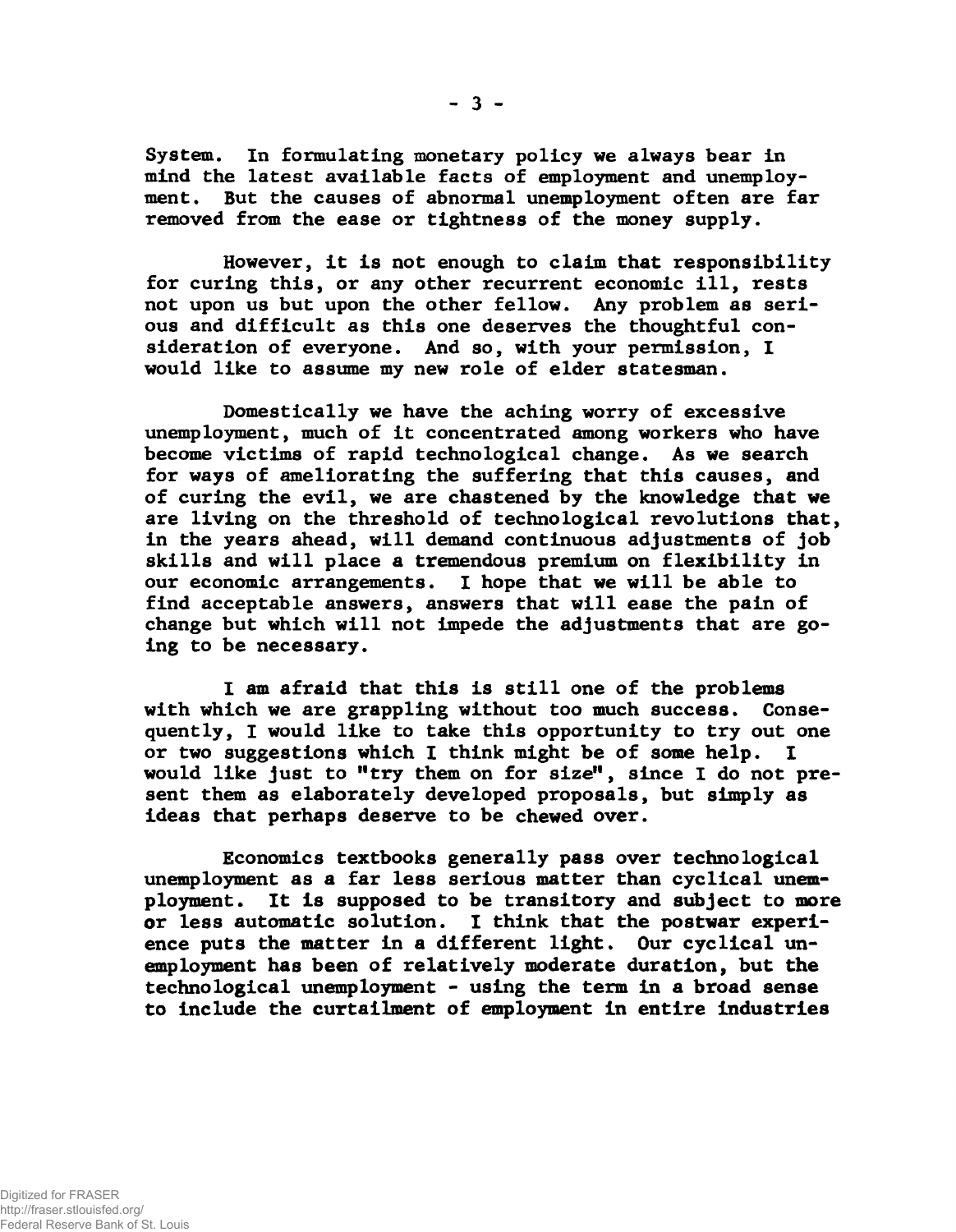**that have been adversely affected by changes in technology or in the demand for their products - has tended to be of long duration and a source of considerable suffering. The unemployed coal miners in Pennsylvania, West Virginia, and Kentucky are well known examples. More recently, persistent unemployment has become a problem among durable goods factory workers in the Mid-west and aircraft workers on the West Coast.**

**In addition, we have what might be called disguised underemployment, or unemployment that has come about partly as a result of the great technological revolution in agriculture. In this great rich country there is still a substantial number of commercial farms (excluding those run by city dwellers who engage in faming as a sideline, or semiretired gentlemen farmers) that have gross sales under \$2,500 a year. It is hard to say that these farmers are really fully productively employed, though their time may be quite fully occupied. Their plight is, in part at least, the result of the growth of large scale farming that has made it difficult for small farms with limited capital - like those that, in my youth,surrounded Broken Bow - to compete in today's market.**

**The problem here is obviously one of mobility - geographical mobility and occupational mobility. How can these unemployed workers and marginal farmers be induced to acquire the education and skills that are in greater demand, and move to areas where their services can be better utilized?**

**I suggest that government programs of relief and subsidy that do not provide such an inducement are counterproductive. Programs which give a strong inducement to the individual to stay just where he is are even worse. We are a rich country, rich enough to afford subsidies to individuals that would have been unthinkable a half-century ago. However, we are intelligent, as well as rich, and we should be able to devise subsidies to the unemployed and to the marginal farmer that will both permit and prompt him to increase his education, acquire new skills, and change his location.**

**Two of the most rapidly growing sectors of our economy in the postwar years have been the service sector and the**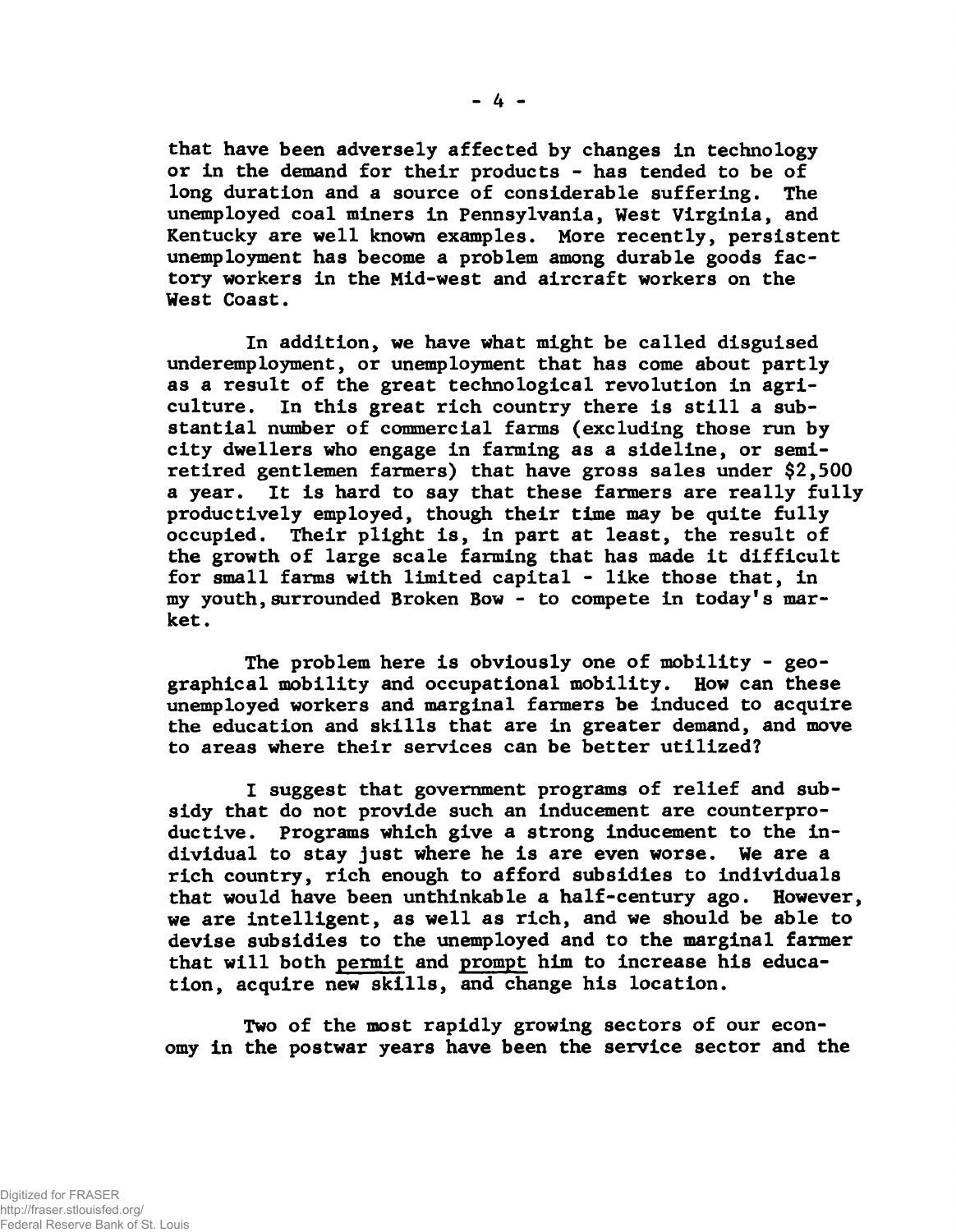**do-it-yourself sector. These two are not unrelated. Do-ityourself activities have unquestionably been stimulated by the shortage, and hence, high cost of labor in the service field. The difficulty of getting good repairmen to service the growing array of durable goods that the American home owner now finds indispensable, is a real sore spot, judging from the complaints one hears throughout the country.**

**A program that would feed a substantial stream of trained labor into this area might well set off a '\*don't-doit-yourself" movement that would have a measurable impact both ways. It might ease the problems of the chronically depressed and low-income areas from which these people moved. It also might help to remove the service area from the list of those which have in recent years pushed up the cost of living in both booms and recessions.**

**Therefore, I suggest that the government should consider the feasibility of paying unemployment benefits and providing loans or subsidies to workers and farmers, on the condition that they will avail themselves of educational opportunities, both technical and general, which the government would arrange. This re-education and retraining of adult workers might be accomplished by making better use of the great educational plant with which this country is already equipped, but which for the most part lies idle much of the time.**

**In addition to lack of appropriate education and skills, there are a number of reasons why workers find it difficult to move to areas where job opportunities exist. Home ownership, large families, age, and restrictive personnel practices make it costly to search for jobs in other communities. From my point of view, it would be preferable, and in the long run cheaper, for the government to financially underwrite the movement of workers, willing to move, than to subsidize them for many years in a community of unemployment.**

**I have quite a different suggestion to meet the problem of cyclical unemployment, which has been a growing source of anxiety for the past several months. As you know, unemployment has been increasing recently despite the fact that**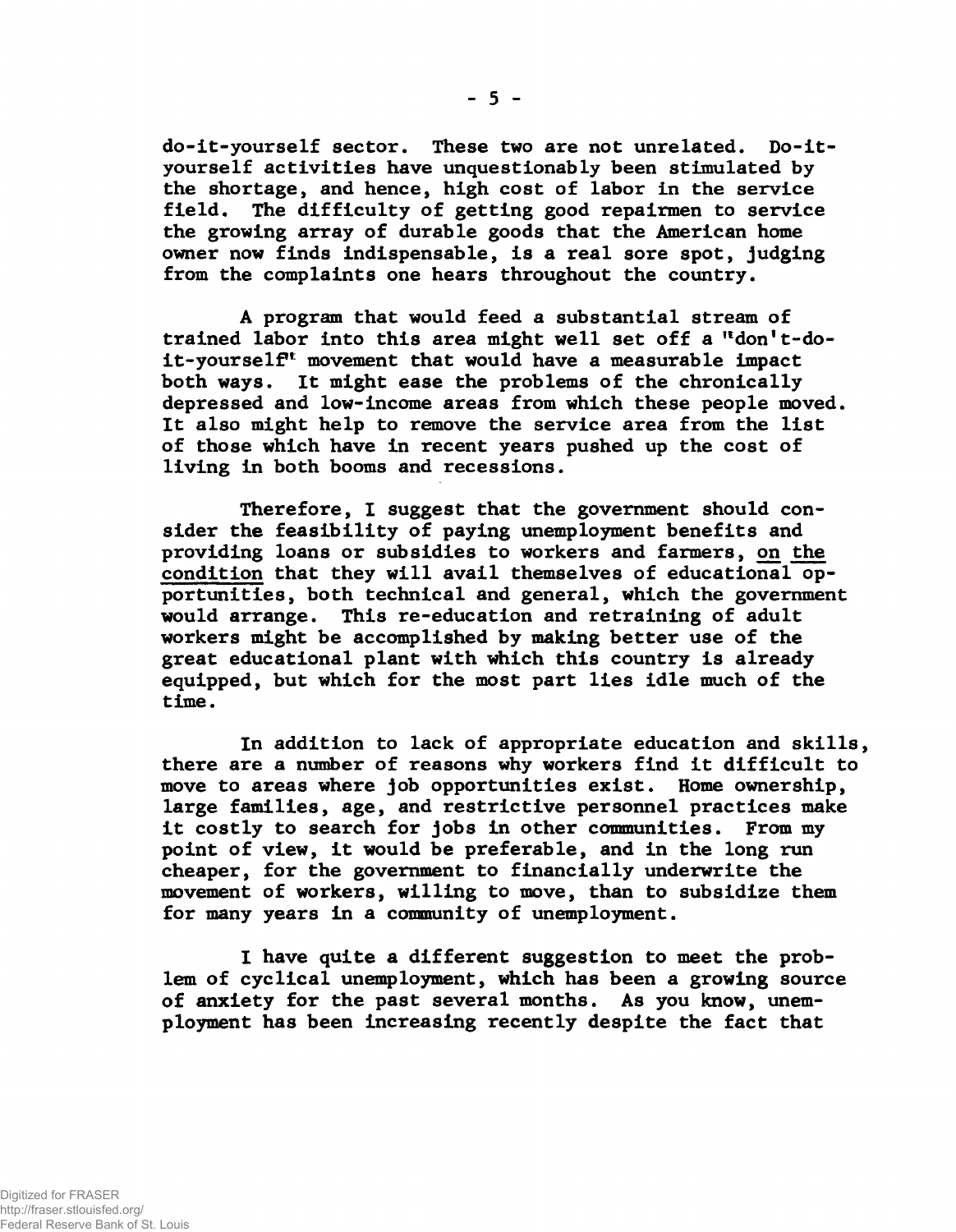**this time monetary policy made a remarkably early start prior to mid-1960 - to cushion the economic downtrend, and has been proceeding fairly vigorously ever since.**

**I would like to see the adoption of measures that would give industry a greater incentive to meet cyclical downturns in demand by reducing their prices rather than their output and employment. We know that by reducing production and laying off workers, some of our major industries - steel is a notable example - have been able to maintain or even in some cases increase their profits. How might this be altered?**

**Three years ago this month I was in Japan, and I saw something there that might help us find an answer to this question. Japan at that time was undergoing a recession, just as was our own country. But there was something different about the Japanese recession. There was relatively little unemployment. I recall visiting a textile plant in Osaka where I was told that despite a serious slump in sales not a single worker had been laid off. This, I gathered, was fairly typical of the way in which Japanese industry reacted to the recession. During that period wholesale prices fell nearly ten per cent in Japan, while in our country we had the phenomenon of rising prices throughout the recession.**

**The paternalistic tradition that prevails in Japanese industry has militated against the dismissal of surplus workers in times of slack business. This has meant that industry has not been able to sharply reduce variable costs and it has therefore had to attempt to meet slumps in demand by price reductions.**

**I am convinced that the employment policies of Japanese industry were an important factor in the behavior of Japanese prices in that period. And the behavior of Japanese prices and the intensified competitive conditions that were produced have been important factors in the surge of Japanese exports, which has been so striking in more recent years. On the other hand, our balance of payments problem has in some measure been worsened by the failure of American Industry to fight to hold the competitive margin that it enjoyed during the early postwar period.**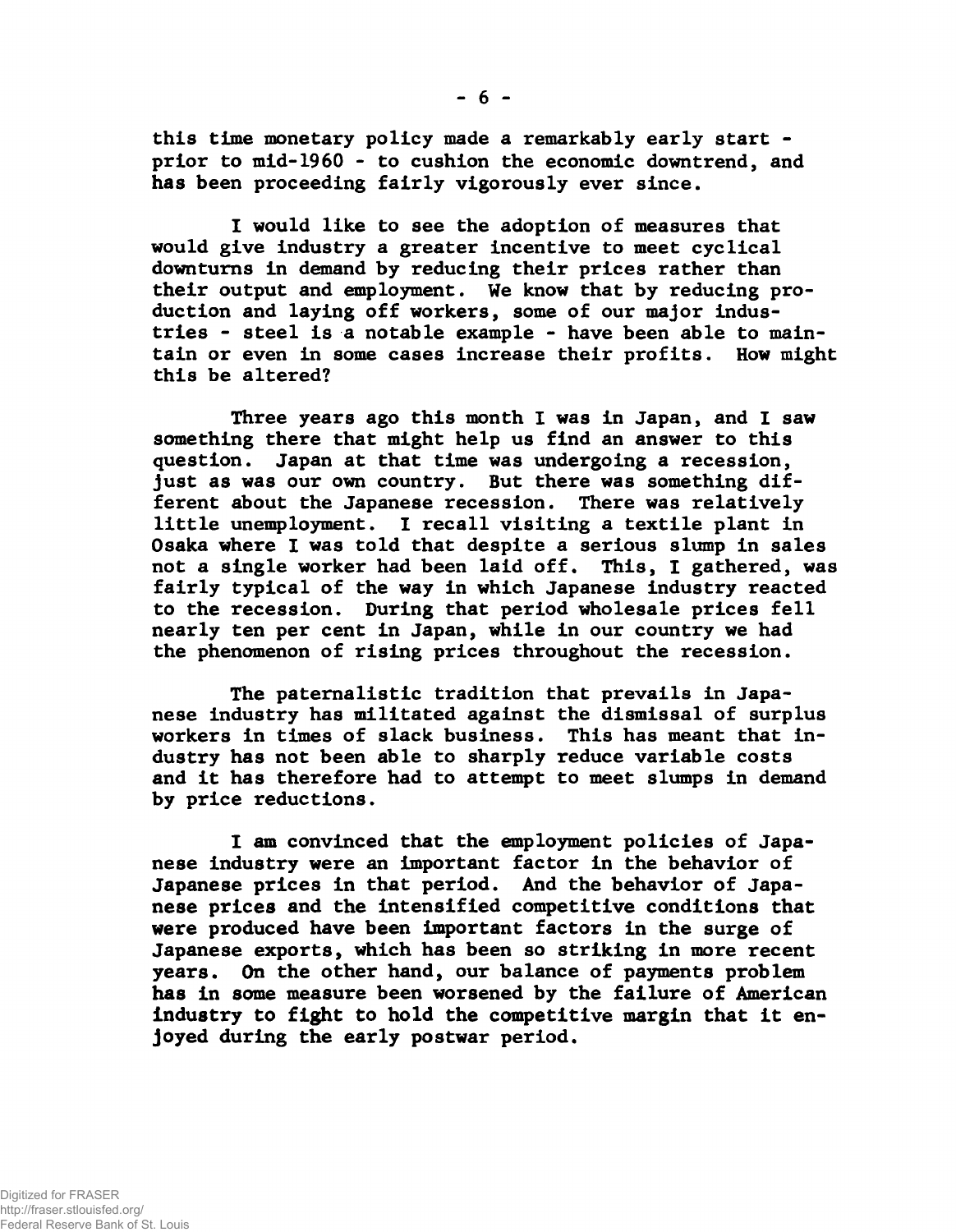**I doubt that we want to borrow the Japanese attitude of paternalism in industry, but we can achieve a similar result by the introduction of some more stable pattern of income for those workers who bear the brunt of unemployment during recessions. We moved a little in this direction with the adoption of the supplementary unemployment benefits now paid by many firms.**

**However, the time has come to consider whether we should not go farther faster; to consider the feasibility of some radical changes in our method of wage payments. I fail to see the justification for a "class" distinction between salary workers and wage workers. Why shouldn't blue collar workers have tenure, income security, status, and protection from recessions similar to that provided white collar workers?**

**I am aware of the fact that there are many businessmen and economists who would be quick to provide a list of reasons why this could not or should not be done. I, myself, would be more hesitant to recommend such a step were it not for the fact that I see in the Japanese experience evidence that something along these lines can be done without stifling dynamic economic growth. The performance of the Japanese economy over the past decade has been impressive by any standards, and the degree of protection afforded against cyclical unemployment does not appear to have been a handicap.**

**There are at least two other important steps that would have to be taken to permit arrangements of this type to work in our economy without doing serious harm. Both would require the understanding and cooperation of labor. First of all, we would have to revise the practice followed in recent years of passing on to the workers all or most of the benefits of increased productivity. Management would have to have greater latitude in this area if it were to assume the burden of providing a greatly increased measure of job security and also follow more flexible pricing policies. In addition, great care would have to be taken to insure that these arrangements did not become an anchor holding back technological progress. Indeed, I believe that in return for greater security against**